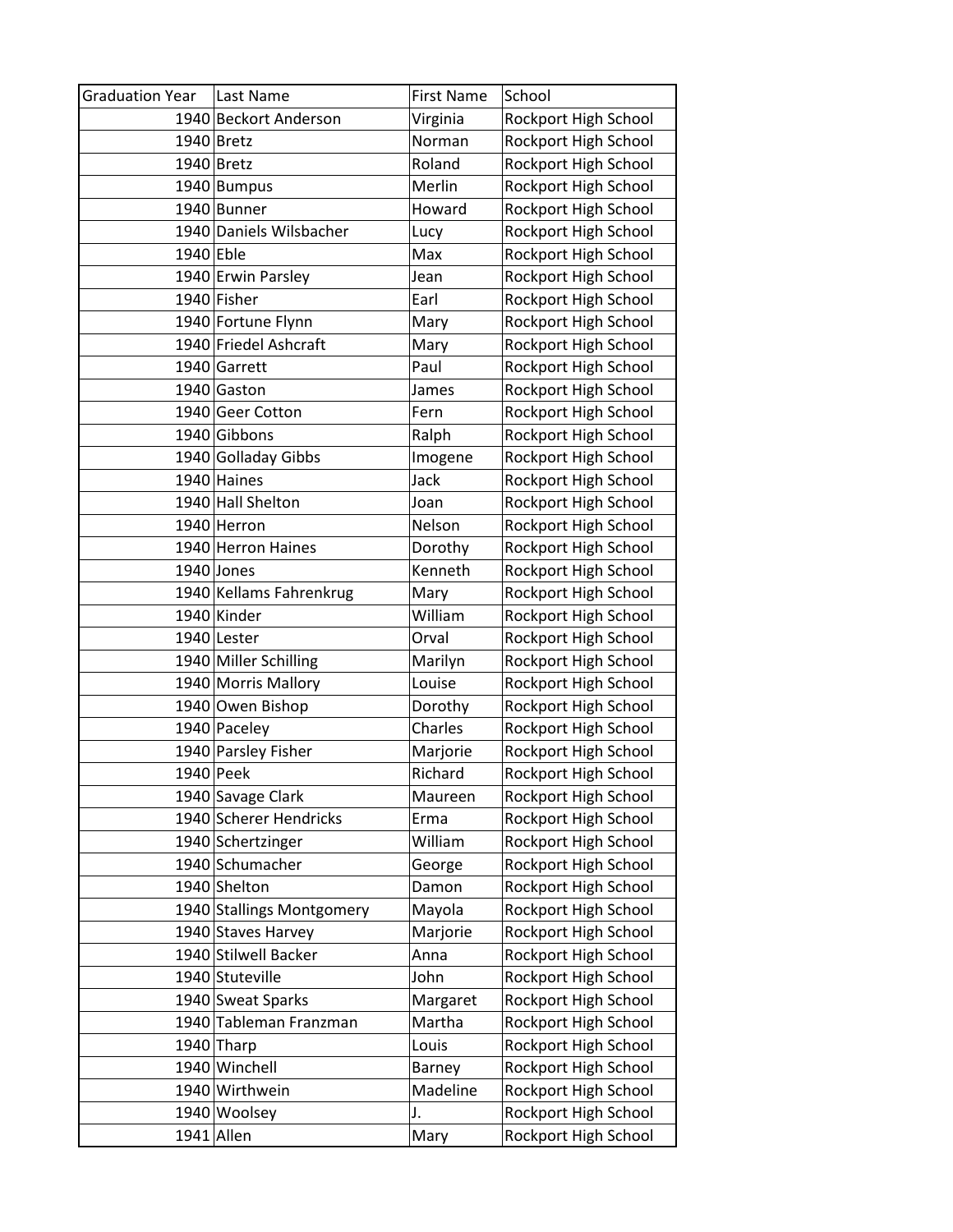|             | 1941 Ayer Parker       | Mary         | Rockport High School |
|-------------|------------------------|--------------|----------------------|
|             | 1941 Beckort           | Anna         | Rockport High School |
|             | 1941 Burdick           | Joseph       | Rockport High School |
|             | 1941 Davis             | Evelyn       | Rockport High School |
|             | 1941 Fisher            | John         | Rockport High School |
|             | 1941 Freschley         | Allen        | Rockport High School |
|             | 1941 Fueger Kramer     | Emma         | Rockport High School |
|             | 1941 Garrett           | Earl         | Rockport High School |
|             | 1941 Gaston            | Helen        | Rockport High School |
|             | 1941 Harrison          | Charles      | Rockport High School |
|             | 1941 Horn              | Harry        | Rockport High School |
| 1941 Ice    |                        | Martha       | Rockport High School |
|             | $1941$ James           | June         | Rockport High School |
|             | 1941 Kirchgessner      | Dorothy      | Rockport High School |
|             | 1941 Lindsey           | Sidney       | Rockport High School |
|             | $1941$ Lloyd           | John         | Rockport High School |
|             | 1941 McCoy             | Esther       | Rockport High School |
|             | 1941 McCullough        | <b>Betty</b> | Rockport High School |
|             | $1941$ Niles           | Allen        | Rockport High School |
|             | $1941$ Niles           | Kathryn      | Rockport High School |
|             | 1941 Pribble           | Donald       | Rockport High School |
|             | 1941 Rothwell          | Frederick    | Rockport High School |
|             | 1941 Russell           | Charles      | Rockport High School |
|             | 1941 Shourds           | Charles      | Rockport High School |
|             | 1941 Shourds           | John         | Rockport High School |
|             | 1941 Stallings         | Aloysius     | Rockport High School |
|             | 1941 Stateler          | Mary         | Rockport High School |
|             | 1941 Wathen            | James        | Rockport High School |
|             | 1941 Weatherholt       | Frank        | Rockport High School |
|             | 1941 Whoberry          | <b>Betty</b> | Rockport High School |
|             | 1941 Winkler           | Edwin        | Rockport High School |
|             | $1942$ Adams           | Leona        | Rockport High School |
|             | 1942 Biggs Lautner     | Alice        | Rockport High School |
|             | 1942 Blythe Shrode     | Geraldine    | Rockport High School |
|             | $1942$ Boyd            | Paul         | Rockport High School |
|             | $1942$ Brand           | Frederick    | Rockport High School |
|             | 1942 Bretz Kirkpatrick | Ellen        | Rockport High School |
|             | 1942 Brown             | Ioline       | Rockport High School |
|             | 1942 Chapman           | Jack         | Rockport High School |
|             | 1942 Cotton Scales     | <b>Betty</b> | Rockport High School |
|             | 1942 Davis             | Robert       | Rockport High School |
|             | 1942 Fisher            | Joseph       | Rockport High School |
|             | 1942 Fisher Dilger     | Agnes        | Rockport High School |
|             | 1942 Friedel Hill      | Sara         | Rockport High School |
|             | 1942 Green             | James        | Rockport High School |
| $1942$ Hall |                        | Allen        | Rockport High School |
|             | 1942 Harvey Bowman     | Dora         | Rockport High School |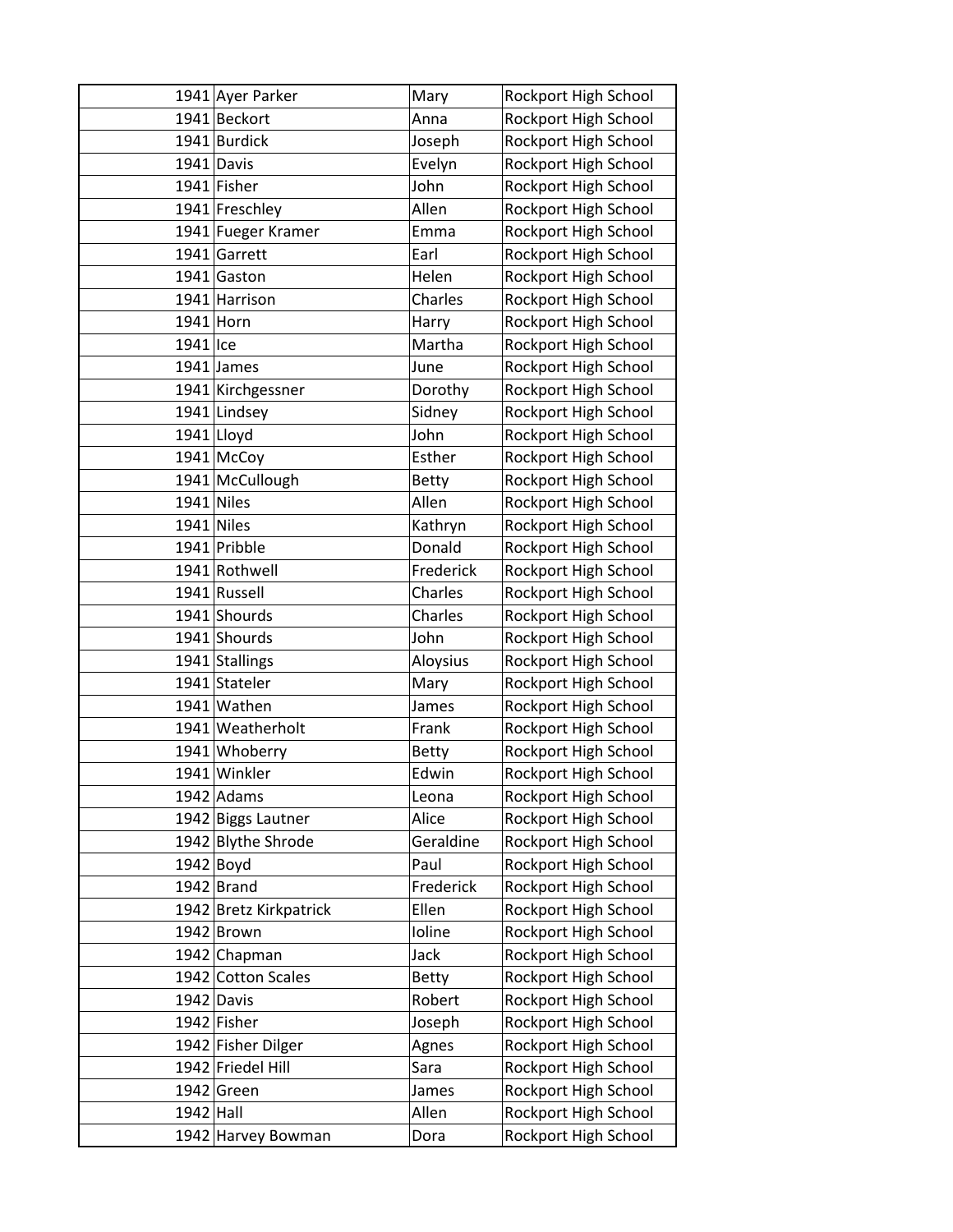| 1942 Horn                 | Everett      | Rockport High School |
|---------------------------|--------------|----------------------|
| 1942 Jackson Bunch        | Winona       | Rockport High School |
| 1942 Keller               | Billy        | Rockport High School |
| 1942 Kowgitz Bauman       | <b>Betty</b> | Rockport High School |
| 1942 Lillpop              | Norman       | Rockport High School |
| 1942 Middleton            | Mary         | Rockport High School |
| 1942 Miller Newbolt       | Martene      | Rockport High School |
| 1942 Morris               | Louis        | Rockport High School |
| 1942 Nichols              | James        | Rockport High School |
| 1942 Partridge            | Delbert      | Rockport High School |
| 1942 Rininger             | William      | Rockport High School |
| 1942 Robinson             | Albert       | Rockport High School |
| 1942 Sargent              | Robert       | Rockport High School |
| 1942 Scherer Niles        | <b>Betty</b> | Rockport High School |
| 1942 Schumacher           | Max          | Rockport High School |
| 1942 Shourds Morris       | Marjorie     | Rockport High School |
| 1942 Simpers Frederick    | Ellen        | Rockport High School |
| 1942 Stallings            | Vincent      | Rockport High School |
| 1942 Stallings Highman    | Cecilia      | Rockport High School |
| 1942 Stateler             | Glenn        | Rockport High School |
| 1942 Swallow Stateler     | Ellen        | Rockport High School |
| $1942$ Vogel              | William      | Rockport High School |
| 1942 Wathen Keith         | Ethel        | Rockport High School |
| 1942 Whitehouse           | Ralph        | Rockport High School |
| 1942 Winkler              | Kenneth      | Rockport High School |
| 1942 Young                | Audrey       | Rockport High School |
| 1942 Young                | Mary         | Rockport High School |
| 1942 Young Neal           | <b>Betty</b> | Rockport High School |
| 1942 Young Skelton        | Joyce        | Rockport High School |
| 1942 Youngblood Stallings | <b>Betty</b> | Rockport High School |
| 1943 Allen Dawson         | Dorothy      | Rockport High School |
| 1943 Anderson             | William      | Rockport High School |
| 1943 Biscoe               | James        | Rockport High School |
| 1943 Branch               | John         | Rockport High School |
| 1943 Carter               | Anna         | Rockport High School |
| 1943 Daugherty            | Selma        | Rockport High School |
| 1943 Fisher               | James        | Rockport High School |
| 1943 Gentry               | Ida          | Rockport High School |
| 1943 Goldman              | Dorothy      | Rockport High School |
| 1943 Helton               | Suewilla     | Rockport High School |
| 1943 Houston              | Dorothy      | Rockport High School |
| 1943 Hurm                 | Clara        | Rockport High School |
| 1943 Kinder               | Thelma       | Rockport High School |
| 1943 Kochersperger        | George       | Rockport High School |
| 1943 Kopp                 | Irene        | Rockport High School |
| $1943$ Laird              | Russell      | Rockport High School |
| 1943 Napper               | Robert       | Rockport High School |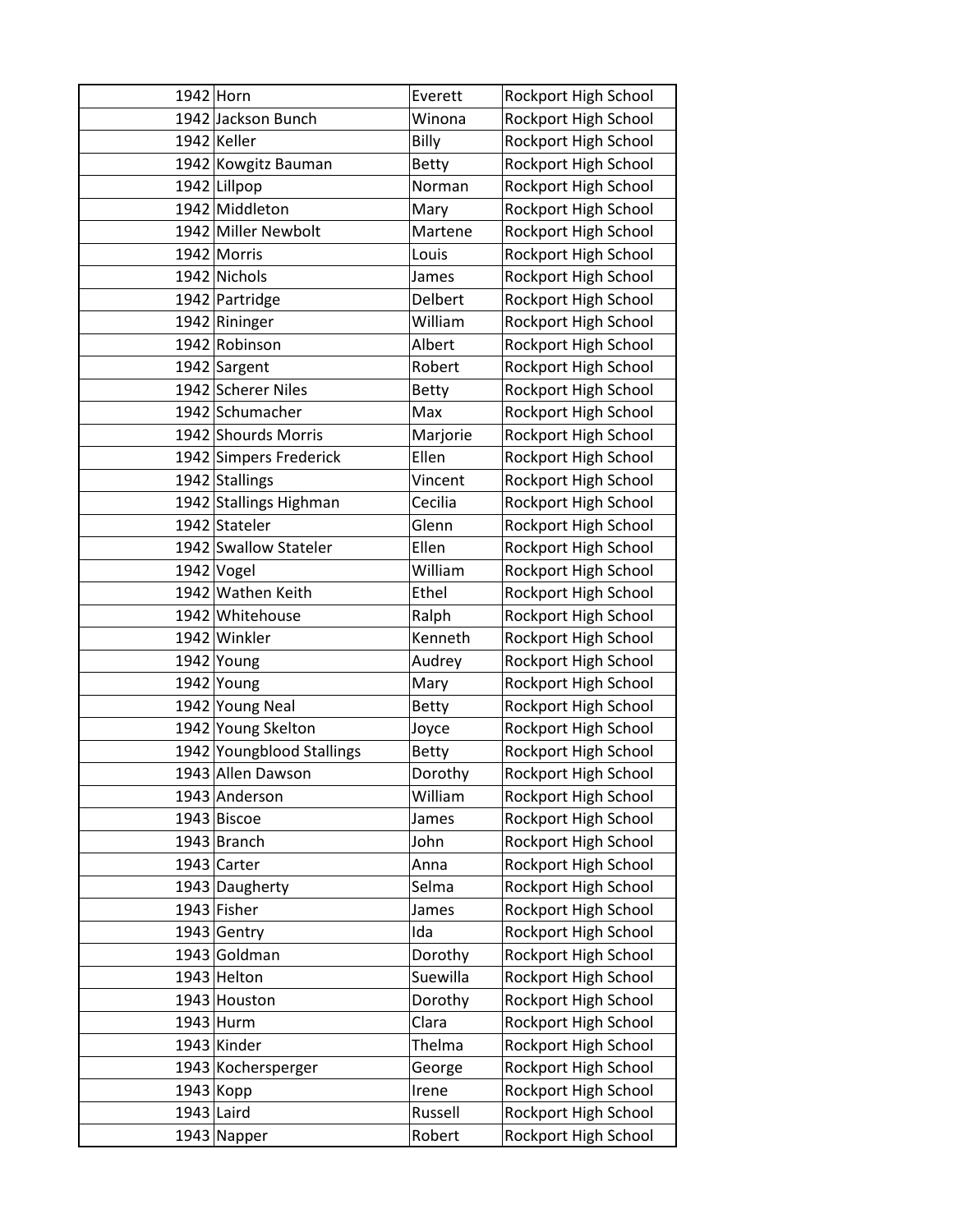|             | $1943$ Niles      | Wayne        | Rockport High School |
|-------------|-------------------|--------------|----------------------|
|             | 1943 Parsley      | Herbert      | Rockport High School |
|             | 1943 Quisenberry  | Claudia      | Rockport High School |
|             | 1943 Quisenberry  | Roger        | Rockport High School |
|             | 1943 Richard      | Robert       | Rockport High School |
|             | 1943 Rothwell     | Francis      | Rockport High School |
|             | 1943 Scamahorn    | L.           | Rockport High School |
| 1943 Sly    |                   | James        | Rockport High School |
|             | 1943 Stevenson    | Alice        | Rockport High School |
|             | 1943 Stuteville   | Lois         | Rockport High School |
|             | $1943$ Sweat      | John         | Rockport High School |
|             | 1943 Weaver       | Viola        | Rockport High School |
|             | $1943$ Wells      | Jerry        | Rockport High School |
|             | 1943 Winchell     | Rex          | Rockport High School |
|             | 1943 Woolsey      | Kenneth      | Rockport High School |
|             | 1944 Awbrey       | Jane         | Rockport High School |
|             | 1944 Beckort      | Rosalie      | Rockport High School |
|             | 1944 Brenner      | George       | Rockport High School |
|             | 1944 Campbell     | Naomi        | Rockport High School |
|             | 1944 Carlisle     | Marcelle     | Rockport High School |
|             | 1944 Daniels      | <b>Betty</b> | Rockport High School |
|             | 1944 Dawson       | Donald       | Rockport High School |
| $1944$ Earl |                   | Susie        | Rockport High School |
|             | 1944 Floyd        | Clarissa     | Rockport High School |
|             | 1944 Freschly     | Jeanette     | Rockport High School |
|             | 1944 Goweay       | Katheryn     | Rockport High School |
|             | $1944$ Grass      | Doris        | Rockport High School |
|             | 1944 Hargis       | Anne         | Rockport High School |
|             | 1944 Hargis       | Arnold       | Rockport High School |
|             | 1944 Hargis       | Dorothy      | Rockport High School |
|             | 1944 Harris       | Jay          | Rockport High School |
|             | 1944 Henderson    | Marcelline   | Rockport High School |
|             | 1944 Henderson    | Mary         | Rockport High School |
|             | 1944 Hesson       | Walter       | Rockport High School |
| 1944 Huff   |                   | Billy        | Rockport High School |
| 1944 Ice    |                   | Marjorie     | Rockport High School |
| 1944 Ice    |                   | Mary         | Rockport High School |
|             | 1944 Jones        | Roberta      | Rockport High School |
|             | 1944 Kessner      | Esther       | Rockport High School |
|             | 1944 Kirchgessner | Robert       | Rockport High School |
| 1944 Kirk   |                   | Bill         | Rockport High School |
|             | $1944$ Kopp       | Mary         | Rockport High School |
|             | 1944 Lillpop      | Geraldine    | Rockport High School |
|             | 1944 Link Haynes  | <b>Betty</b> | Rockport High School |
|             | 1944 Lloyd        | Mary         | Rockport High School |
|             | 1944 Mackey       | Joe          | Rockport High School |
|             | 1944 Middleton    | Wayne        | Rockport High School |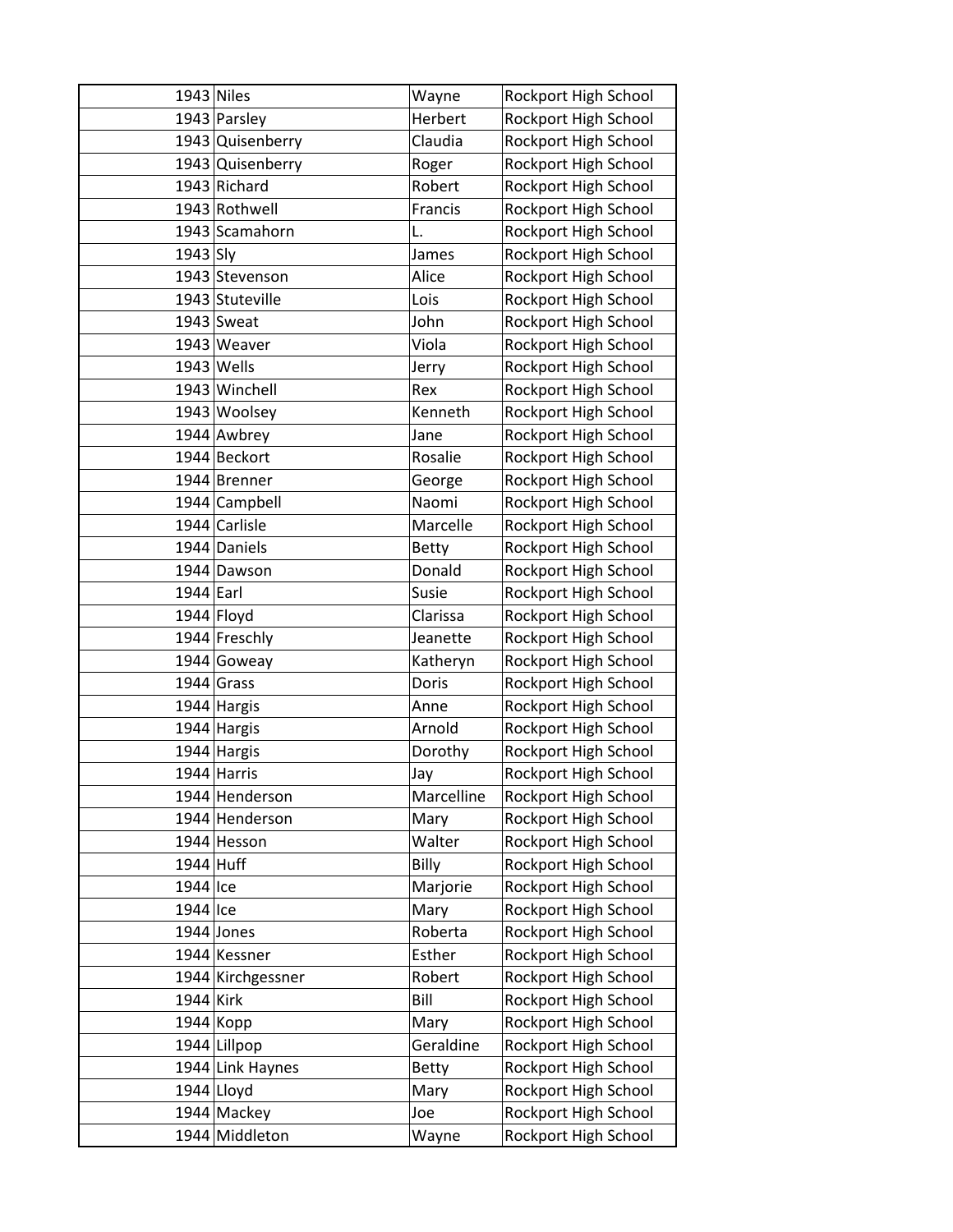|             | 1944 Miller      | John           | Rockport High School |
|-------------|------------------|----------------|----------------------|
|             | 1944 Miller      | Wanda          | Rockport High School |
|             | 1944 Moore       | <b>Betty</b>   | Rockport High School |
|             | 1944 Osborne     | Elizabeth      | Rockport High School |
|             | 1944 Parker      | <b>Bettye</b>  | Rockport High School |
|             | 1944 Parsley     | William        | Rockport High School |
|             | $1944$ Peek      | Jean           | Rockport High School |
|             | 1944 Powell      | Opal           | Rockport High School |
| $1944$ Pyle |                  | Janelia        | Rockport High School |
| $1944$ Rice |                  | James          | Rockport High School |
|             | 1944 Roberts     | Harold         | Rockport High School |
|             | 1944 Scherer     | Warren         | Rockport High School |
|             | $1944$ Smith     | <b>Bernard</b> | Rockport High School |
|             | $1944$ Smith     | Elizabeth      | Rockport High School |
|             | 1944 Stallings   | Virginia       | Rockport High School |
|             | 1944 Steele      | James          | Rockport High School |
|             | 1944 Strassell   | Magdeline      | Rockport High School |
|             | 1944 Tableman    | Jean           | Rockport High School |
|             | 1944 Thurman     | Jean           | Rockport High School |
|             | $1944$ Titus     | Paul           | Rockport High School |
|             | $1945$ Ayer      | Nina           | Rockport High School |
|             | 1945 Bailey      | Harold         | Rockport High School |
|             | 1945 Beckort     | Roy            | Rockport High School |
|             | 1945 Boyd        | Jean           | Rockport High School |
|             | 1945 Branch      | <b>Barbara</b> | Rockport High School |
|             | 1945 Bretz       | Lois           | Rockport High School |
|             | 1945 Caswell     | Lyman          | Rockport High School |
|             | 1945 Criswell    | Ann            | Rockport High School |
|             | 1945 Dawson      | Marjorie       | Rockport High School |
|             | 1945 DeWeese     | Charles        | Rockport High School |
|             | 1945 Fischer     | Mary           | Rockport High School |
|             | 1945 Freshley    | Glenn          | Rockport High School |
|             | 1945 Hagan       | Delois         | Rockport High School |
|             | 1945 Harmon      | Garland        | Rockport High School |
|             | 1945 Havenstroth | Helen          | Rockport High School |
|             | 1945 Jenkins     | Jean           | Rockport High School |
|             | 1945 Keller      | Zor            | Rockport High School |
|             | 1945 Langdon     | Fred           | Rockport High School |
|             | 1945 Lindsey     | Cecil          | Rockport High School |
|             | 1945 Martin      | Patsy          | Rockport High School |
|             | 1945 Mead        | Benjamin       | Rockport High School |
|             | 1945 Meier       | Marion         | Rockport High School |
|             | 1945 Moore       | Mary           | Rockport High School |
|             | 1945 Nichols     | Mary           | Rockport High School |
|             | $1945$ Niles     | Grace          | Rockport High School |
|             | 1945 Oskin       | Ada            | Rockport High School |
|             | 1945 Parker      | Alice          | Rockport High School |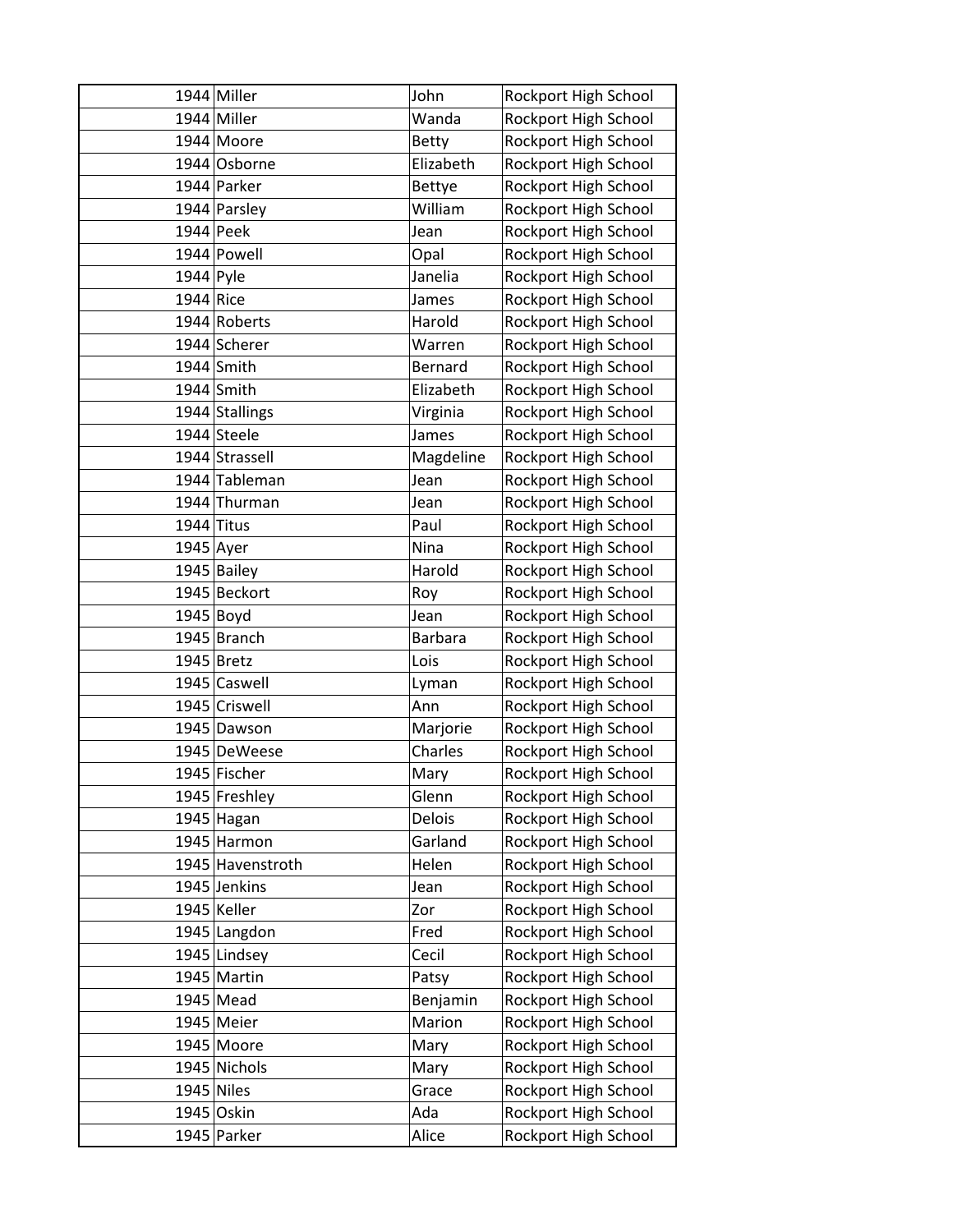|             | 1945 Ramsey     | Marilyn        | Rockport High School |
|-------------|-----------------|----------------|----------------------|
|             | 1945 Richards   | Arnett         | Rockport High School |
|             | 1945 Rininger   | Joe            | Rockport High School |
|             | 1945 Rudisill   | Joyce          | Rockport High School |
|             | 1945 Schletzer  | Edgar          | Rockport High School |
|             | 1945 Schulte    | Ruth           | Rockport High School |
|             | 1945 Schumacher | <b>Barbara</b> | Rockport High School |
|             | 1945 Shourds    | Harold         | Rockport High School |
|             | 1945 Shrode     | Robert         | Rockport High School |
|             | 1945 Smith      | Pauline        | Rockport High School |
|             | 1945 Stateler   | Dorothy        | Rockport High School |
|             | 1945 Thompson   | Wanda          | Rockport High School |
|             | 1945 Thorpe     | Jeanette       | Rockport High School |
|             | 1945 Thurman    | Dorothy        | Rockport High School |
|             | $1945$ Titus    | Charles        | Rockport High School |
|             | 1945 Williams   | Ronald         | Rockport High School |
|             | 1945 Winkler    | Cloradean      | Rockport High School |
|             | $1945$ Young    | Gleda          | Rockport High School |
|             | 1946 Adams      | Elva           | Rockport High School |
|             | 1946 Blythe     | Charles        | Rockport High School |
|             | 1946 Briscoe    | Mary           | Rockport High School |
|             | $1946$ Byrne    | Virginia       | Rockport High School |
|             | 1946 Campbell   | Evelyn         | Rockport High School |
|             | 1946 Carter     | Thomas         | Rockport High School |
|             | 1946 Cotton     | Martha         | Rockport High School |
|             | 1946 Craig      | Emma           | Rockport High School |
|             | 1946 DeWeese    | Alice          | Rockport High School |
|             | 1946 Fischer    | Eugene         | Rockport High School |
|             | $1946$ Floyd    | Joseph         | Rockport High School |
|             | 1946 Freshley   | Forrest        | Rockport High School |
|             | 1946 Glackman   | Eugene         | Rockport High School |
|             | 1946 Gough      | <b>Betty</b>   | Rockport High School |
|             | 1946 Gubler     | Agnes          | Rockport High School |
|             | 1946 Hagan      | Wallace        | Rockport High School |
| $1946$ Hall |                 | Louise         | Rockport High School |
| $1946$ Hall |                 | Scott          | Rockport High School |
|             | 1946 Harris     | Florence       | Rockport High School |
|             | 1946 Howell     | Mack           | Rockport High School |
| 1946 King   |                 | Joseph         | Rockport High School |
| 1946 Lehr   |                 | Mary           | Rockport High School |
| 1946 Lehr   |                 | Thomas         | Rockport High School |
|             | 1946 Magill     | <b>Betty</b>   | Rockport High School |
|             | 1946 Miller     | Marilyn        | Rockport High School |
|             | 1946 Miller     | William        | Rockport High School |
|             | 1946 Napper     | Mary           | Rockport High School |
|             | 1946 Partridge  | Joe            | Rockport High School |
|             | $1946$ Peek     | Mildred        | Rockport High School |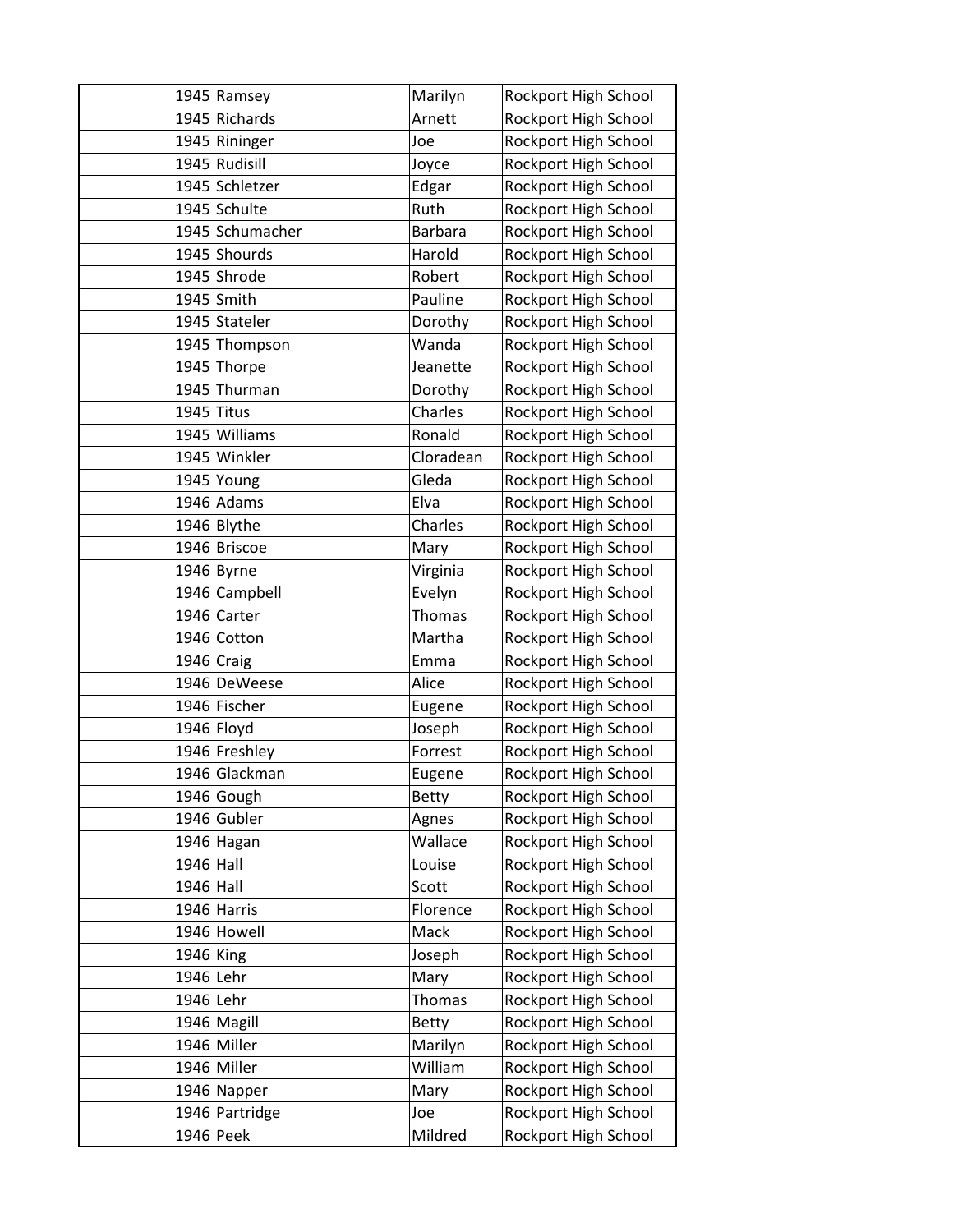|             | 1946 Price               | Arlene       | Rockport High School |
|-------------|--------------------------|--------------|----------------------|
| 1946 Pyle   |                          | Esther       | Rockport High School |
|             | 1946 Richards            | John         | Rockport High School |
|             | 1946 Russell             | Wanda        | Rockport High School |
|             | 1946 Scamahorn           | Kenneth      | Rockport High School |
|             | 1946 Schertzinger Miller | Verna        | Rockport High School |
| $1946$ Seay |                          | Don          | Rockport High School |
|             | 1946 Shelton             | June         | Rockport High School |
|             | $1946$ Small             | <b>Betty</b> | Rockport High School |
|             | 1946 Smith               | Guy          | Rockport High School |
|             | $1946$ Smith             | Thelma       | Rockport High School |
|             | 1946 Smith               | Vera         | Rockport High School |
|             | 1946 Snyder              | Ruth         | Rockport High School |
|             | 1946 Stallings           | Erle         | Rockport High School |
|             | 1946 Swallow             | Frank        | Rockport High School |
|             | 1946 Thomas              | Robert       | Rockport High School |
|             | 1946 Wilkinson           | Bryan        | Rockport High School |
|             | 1946 Wirthwein           | Roger        | Rockport High School |
|             | 1946 Young               | Annaylis     | Rockport High School |
|             | 1946 Young               | Carl         | Rockport High School |
|             | 1946 Youngblood          | Jane         | Rockport High School |
|             | 1947 Alexander           | Jo           | Rockport High School |
|             | 1947 Beckort             | Mazel        | Rockport High School |
|             | 1947 Branch              | Alfred       | Rockport High School |
|             | 1947 Carlisle            | Natelle      | Rockport High School |
|             | 1947 Coleman             | Charles      | Rockport High School |
|             | 1947 Collins             | Robert       | Rockport High School |
|             | 1947 Daniels             | James        | Rockport High School |
|             | 1947 Estherline          | Ruth         | Rockport High School |
|             | 1947 Fisher              | Helen        | Rockport High School |
|             | 1947 Fueger              | Mary         | Rockport High School |
|             | 1947 Garrett             | James        | Rockport High School |
|             | 1947 Hamilton            | Charlene     | Rockport High School |
|             | 1947 Hamilton            | Mary         | Rockport High School |
|             | 1947 Henderson           | Thomas       | Rockport High School |
|             | 1947 Hendrix             | Jane         | Rockport High School |
|             | 1947 Holden              | William      | Rockport High School |
|             | 1947 Jones               | Herman       | Rockport High School |
|             | 1947 Kersteins           | Marcille     | Rockport High School |
| 1947 Kirk   |                          | Mary         | Rockport High School |
|             | 1947 Krueger             | Ray          | Rockport High School |
| 1947 Lehr   |                          | Jean         | Rockport High School |
|             | 1947 Lillpop             | Lola         | Rockport High School |
|             | 1947 Lindsey             | Dorothy      | Rockport High School |
|             | 1947 Miller              | Jo           | Rockport High School |
|             | 1947 Oskin               | Mary         | Rockport High School |
|             | 1947 Parker              | Paul         | Rockport High School |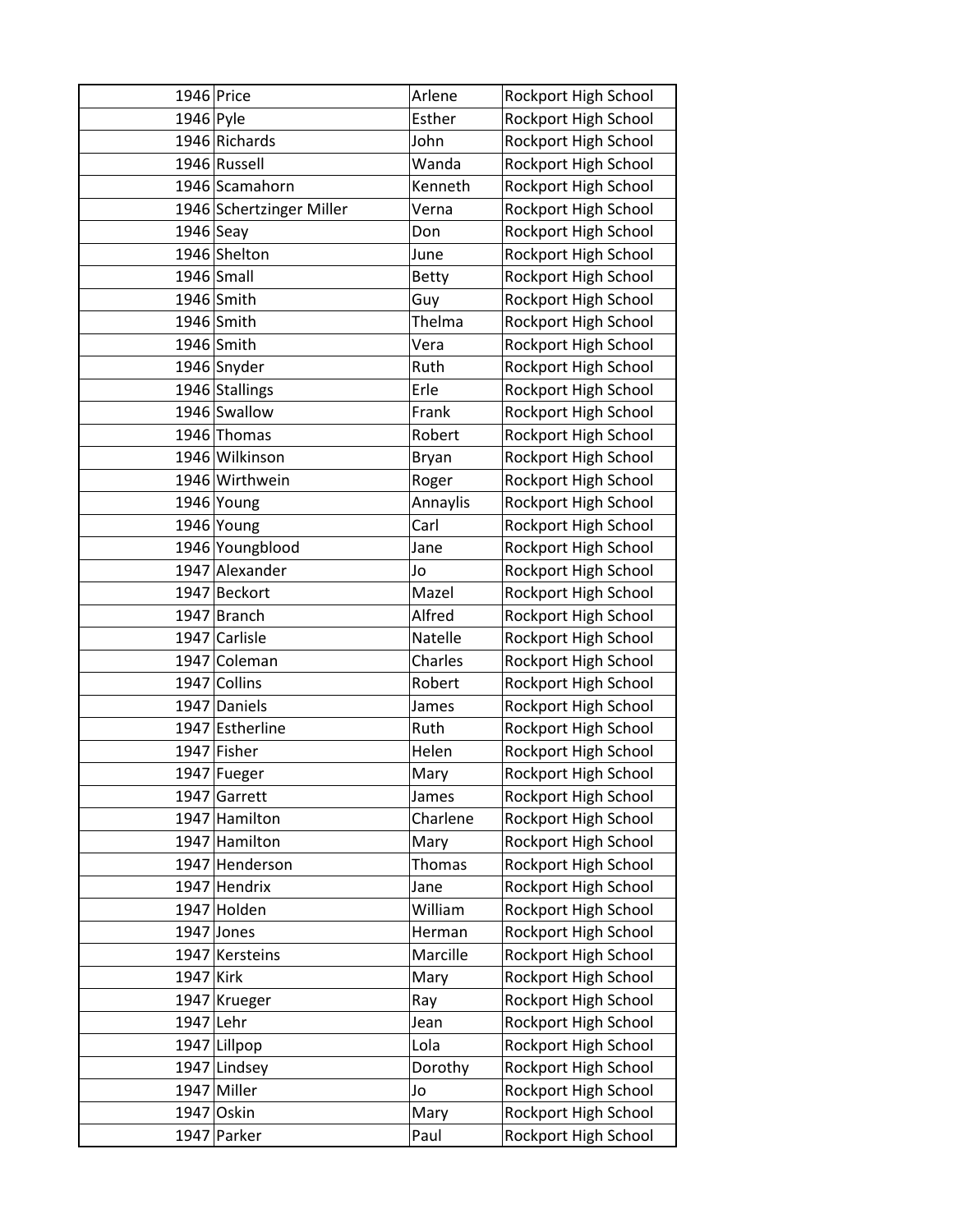|           | 1947 Parsley               | Robert         | Rockport High School |
|-----------|----------------------------|----------------|----------------------|
|           | 1947 Partridge             | Wliiam         | Rockport High School |
|           | $1947$ Quick               | Josephine      | Rockport High School |
|           | 1947 Ramsey                | Carolyn        | Rockport High School |
|           | 1947 Roberts               | Dee            | Rockport High School |
|           | 1947 Rudisill              | Will           | Rockport High School |
|           | 1947 Scherer               | Marietta       | Rockport High School |
|           | 1947 Stallings             | Hugh           | Rockport High School |
|           | 1947 Stallings             | Imogene        | Rockport High School |
|           | 1947 Stuteville            | Martin         | Rockport High School |
|           | 1947 Sweat                 | Charles        | Rockport High School |
|           | $1947$ Wells               | William        | Rockport High School |
|           | 1948 Anderson              | Halleck        | Rockport High School |
|           | 1948 Anderson Mills        | Anne           | Rockport High School |
|           | 1948 Banks                 | Harold         | Rockport High School |
|           | 1948 Beckort               | Mazel          | Rockport High School |
|           | 1948 Beckort Sallee        | Jamie          | Rockport High School |
|           | 1948 Bennett Brandenberger | Faye           | Rockport High School |
|           | 1948 Bilderback            | Eugene         | Rockport High School |
|           | $1948$ Boyd                | Elmer          | Rockport High School |
|           | $1948$ Boyd                | J.             | Rockport High School |
|           | 1948 Bunner Englert        | Kay            | Rockport High School |
|           | 1948 Cameron Lott          | Jeanne         | Rockport High School |
| 1948 Carr |                            | Louis          | Rockport High School |
|           | 1948 Daniel                | James          | Rockport High School |
|           | 1948 Daniels Baumeister    | Vera           | Rockport High School |
|           | 1948 Davis Chamineak       | <b>Betty</b>   | Rockport High School |
|           | 1948 Dawson Shrode         | <b>Bernice</b> | Rockport High School |
|           | 1948 DeWeese McCoy         | Lois           | Rockport High School |
|           | 1948 Doyle Smith           | Patty          | Rockport High School |
|           | 1948 Esterline Wetzel      | <b>Betty</b>   | Rockport High School |
|           | 1948 Fischer               | Donald         | Rockport High School |
|           | $1948$ Frank               | Donald         | Rockport High School |
|           | 1948 Freshley              | Robert         | Rockport High School |
|           | 1948 Garrett               | James          | Rockport High School |
|           | 1948 Garrett Siddons       | Jeanette       | Rockport High School |
|           | 1948 Gentry                | Howard         | Rockport High School |
|           | 1948 Gibbs DeWeese         | Norma          | Rockport High School |
|           | 1948 Henderson             | Thomas         | Rockport High School |
|           | 1948 Horn Small            | Phyllis        | Rockport High School |
|           | 1948 Ice Shourds           | Wanda          | Rockport High School |
|           | 1948 Jackson               | Howard         | Rockport High School |
|           | 1948 Jackson Langdon       | Wilma          | Rockport High School |
|           | 1948 Jones Sauer           | <b>Betty</b>   | Rockport High School |
|           | 1948 Jones Williams        | Dorothy        | Rockport High School |
|           | 1948 Kopp                  | Roger          | Rockport High School |
|           | 1948 Lampkins Powers       | Freda          | Rockport High School |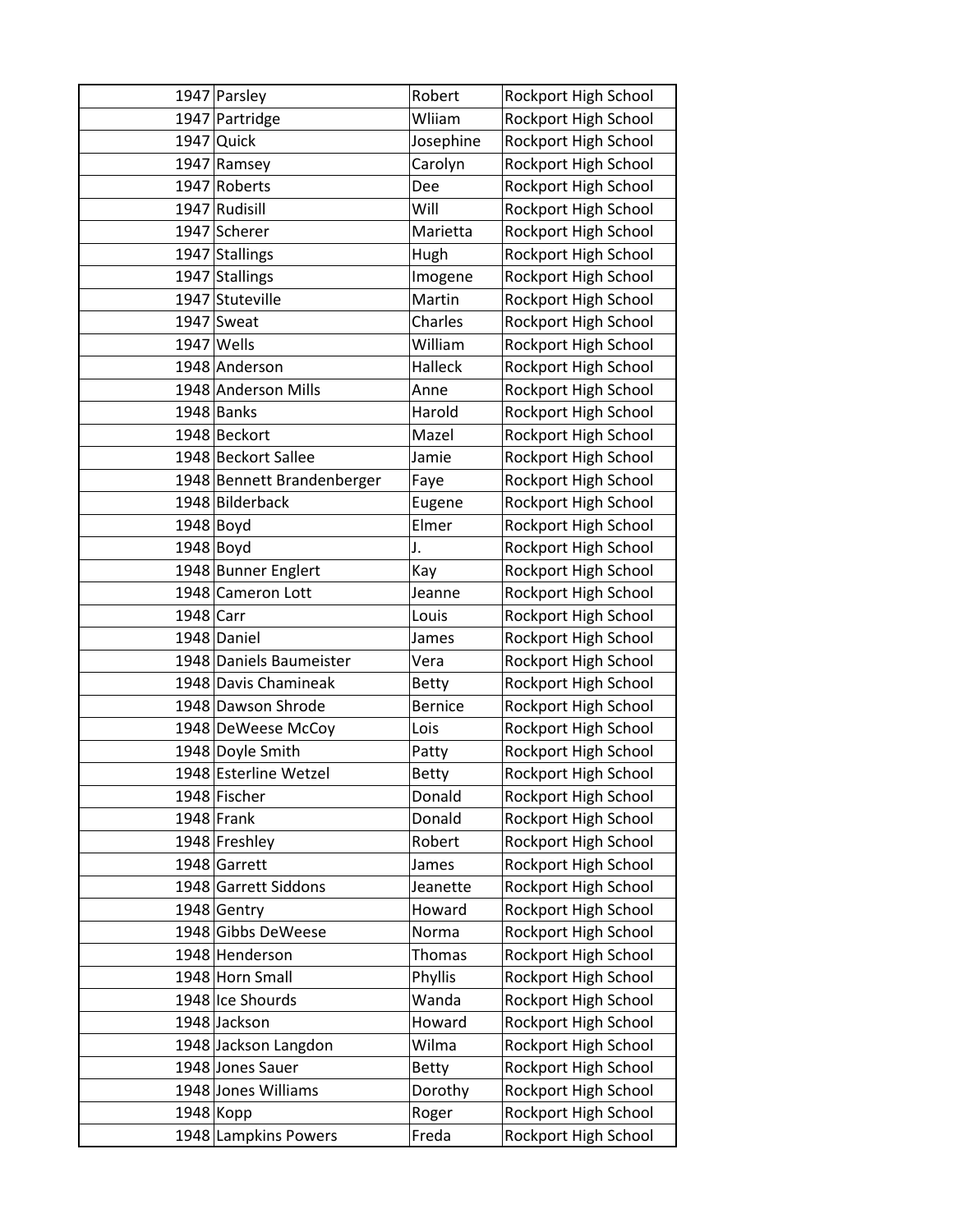| 1948 Lehr |                          | Harlan        | Rockport High School |
|-----------|--------------------------|---------------|----------------------|
|           | 1948 Lehr Middleton      | Jeaneda       | Rockport High School |
|           | 1948 Magill              | James         | Rockport High School |
|           | 1948 Meier               | Lois          | Rockport High School |
|           | 1948 Morris              | John          | Rockport High School |
|           | 1948 Motteler            | Otto          | Rockport High School |
|           | 1948 Mundy               | James         | Rockport High School |
|           | 1948 Partridge Logsdon   | <b>Nellie</b> | Rockport High School |
|           | $1948$ Posey             | Frank         | Rockport High School |
|           | 1948 Rodney              | Curtis        | Rockport High School |
|           | 1948 Shrode              | Howard        | Rockport High School |
|           | 1948 Smith Fulks         | Dorothy       | Rockport High School |
|           | 1948 Stallings Jr.       | L.            | Rockport High School |
|           | 1948 Stateler Douglas    | <b>Betty</b>  | Rockport High School |
|           | 1948 Stilwell Lashley    | Josephine     | Rockport High School |
|           | 1948 Stoermer            | Bill          | Rockport High School |
|           | 1948 Stuteville          | Robert        | Rockport High School |
|           | $1948$ Titus             | Allen         | Rockport High School |
|           | 1948 Weatherholt         | Parvin        | Rockport High School |
|           | 1948 Williams            | Robert        | Rockport High School |
|           | 1949 Ayer Bledso         | Rosalie       | Rockport High School |
|           | 1949 Bailey              | Robert        | Rockport High School |
|           | 1949 Boyd Boarman        | Georgia       | Rockport High School |
|           | 1949 Boyer Titus         | <b>Betty</b>  | Rockport High School |
|           | 1949 Byrne Pyle          | Bobby         | Rockport High School |
|           | 1949 Carter Sly          | Patricia      | Rockport High School |
|           | 1949 Cline               | William       | Rockport High School |
|           | 1949 Collins             | David         | Rockport High School |
|           | 1949 Cooley Winchell     | Joan          | Rockport High School |
|           | 1949 Cotton              | Wade          | Rockport High School |
|           | 1949 Daniel Benningfield | Mary          | Rockport High School |
|           | 1949 Dawson Hollett      | Francis       | Rockport High School |
|           | 1949 Ewing Harris        | Elsie         | Rockport High School |
|           | 1949 Fleischman          | James         | Rockport High School |
|           | $1949$ Frank             | William       | Rockport High School |
|           | 1949 Gordon              | Collis        | Rockport High School |
|           | 1949 Hagan Ferguson      | <b>Betty</b>  | Rockport High School |
|           | 1949 Hammack Abbott      | Dorothy       | Rockport High School |
|           | 1949 Hammond             | Joe           | Rockport High School |
|           | 1949 Hargis              | James         | Rockport High School |
|           | 1949 Hargis Goff         | Mary          | Rockport High School |
|           | 1949 Henderson Miller    | Emily         | Rockport High School |
|           | 1949 Houston, Jr.        | Wyman         | Rockport High School |
|           | 1949 Hutchinson Owen     | Kay           | Rockport High School |
|           | 1949 Ice Duvall          | Clayta        | Rockport High School |
|           | 1949 Kerstiens, Jr.      | Simon         | Rockport High School |
|           | 1949 Kramer              | Donald        | Rockport High School |